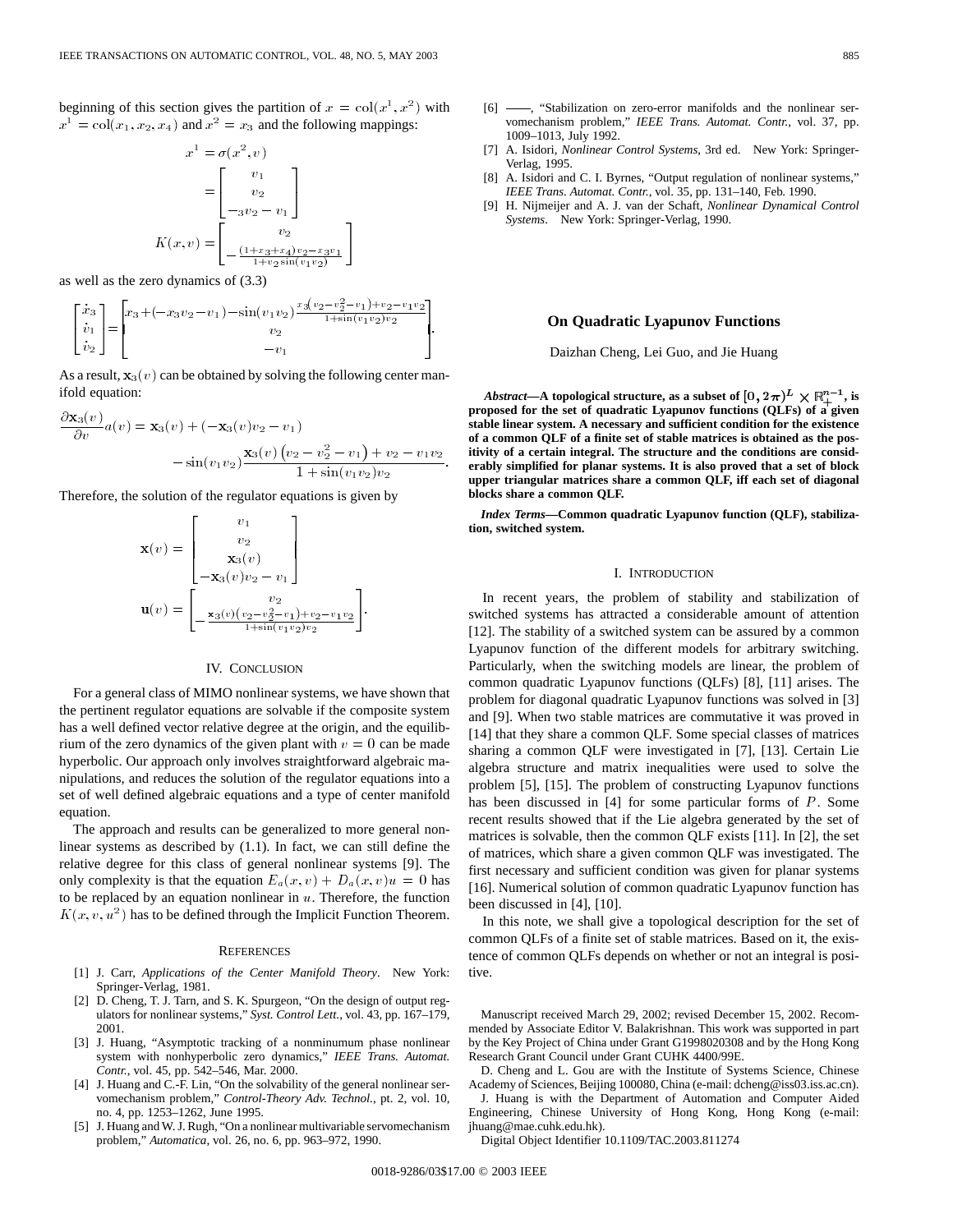#### II. TOPOLOGICAL STRUCTURE OF QLFs

*Definition 2.1:* A matrix A is said to have a QLF if there exists a positive–definite matrix  $P > 0$ , such that

$$
PA + AT P < 0. \tag{2.1}
$$

P is briefly called a QLF of A. If in addition P is diagonal, A is said to have a diagonal QLF.

The following easily provable lemma is the starting point of our new approach.

*Lemma 2.2:* Assume a set of matrices  $\{A_{\lambda} | \lambda \in \Lambda\}$  are stable, i.e.,  $\text{Re}\,\sigma(A_{\lambda})$  < 0, (where  $\sigma(A)$  is the set of eigenvalues of A) and there exists a common QLF, then there exists an orthogonal matrix  $T \in$  $SO(n, R)$  such that  $\{\tilde{A}_{\lambda} = T^{T} A_{\lambda} T | \lambda \in \Lambda\}$  have a common diagonal QLF.

According to Lemma 2.2, instead of searching a common QLF we can search a common diagonal QLF under a common orthogonal transformation on  $\{A_{\lambda}\}.$ 

Let  $\Phi_n$  be the set of  $n \times n$  positive–definite matrices, and  $\Xi_n \subset \Phi_n$ be its diagonal subset. Then

$$
\Phi_n = \{TDT^T \mid T \in SO(n, R), D \in \Xi_n\}.
$$

Now, since in searching a QLF,  $P \sim kP$ ,  $k > 0$  (where " $\sim$ " stands

for equivalence), we need only to consider the quotient set  
\n
$$
\Psi_n = \Xi_n / \mathbb{R}_+ = \{(1, x_1, \dots, x_{n-1}) | x_1 > 0, \dots, x_{n-1} > 0 \}.
$$

 $\Psi_n = \Xi_n / \mathbb{R}_+ = \{(1, x_1, \dots, x_{n-1}) | x_1 > 0, \dots, x_{n-1} > 0 \}$ .<br>Giving  $\Psi_n$  the conventional topology of  $R_+^{n-1}$ , the set of QLF has the structure as

$$
\Phi_n / \mathbb{R}_+ := \{ T D T^T \mid T \in SO(n, \mathbb{R}), D \in \Psi_n \} \qquad (2.2)
$$

 $\Phi_n / \mathbb{R}_+ := \{ T D T^T \mid T \in SO(n, \mathbb{R}), D \in \Psi_n \}$  (2.:<br>
and then we define a mapping  $\pi : SO(n, \mathbb{R}) \times \mathbb{R}^{n-1}_+ \to \Phi_n / \mathbb{R}_+$  as<br>  $(T, x) \mapsto T \text{diag}(1, x_1, \dots, x_{n-1}) T^T$ 

$$
(T, x) \mapsto T \operatorname{diag}(1, x_1, \ldots, x_{n-1}) T^T
$$

which is obviously a surjective mapping. So we can search the common QLF over  $SO(n,\mathbb{R}) \times \mathbb{R}^{n-1}_+$ . urjective<br>× R<sup>n-1</sup>

For later discussion, it is not convenient to use the conventional topology of  $SO(n, \mathbb{R})$  for searching P. We turn to its Lie algebra.

Let  $s^{ij} \in o(n, \mathbb{R})$  be an element in the orthogonal algebra  $o(n, \mathbb{R})$ , defined as

$$
s^{ij}(i,j) = -1 \quad s^{ij}(j,i) = 1 \quad s^{ij}(p,q) = 0
$$
  
(*p, q*)  $\neq$  (*i,j*) and (*p, q*)  $\neq$  (*j, i*).

Note that the connected Lie group generated by  $s^{ij}$ , denoted by  $S^{ij}$ , is a one-dimensional subgroup of  $SO(n, \mathbb{R})$ , and

$$
S^{ij} \cong SO(2, \mathbb{R})
$$

where  $\cong$  stands for group isomorphism. It is easy to prove the following.

*Lemma 2.3:* There exist  $L = n(n - 1)/2$  one dimensional sub-

groups 
$$
S^{ij} < SO(n, \mathbb{R}), i < j
$$
, such that  
\n $(S^{12}S^{13} \dots S^{1n})(S^{23}S^{24} \dots S^{2n}) \dots (S^{(n-1)n}) = SO(n, \mathbb{R}).$ \n(2.3)

Lemma 2.3 provides a surjective mapping  $\Pi: [0,2\pi)^L \to SO(n,R)$ as

s  
\n
$$
\Pi(t_1,...,t_L) = \exp(s^{12}t_1),..., \exp(s^{1n}t_n),..., \exp(s^{(n-1)n}t_L).
$$
\n(2.4)

Throughout the rest of this note, we will not distinguish  $\Psi_n$  with

 $\Psi_n / \mathbb{R}_+$ , unless elsewhere stated.<br>Based on Lemmas 2.2 and 2.3 c<br>ical structure of  $[0, 2\pi)^L \times \mathbb{R}^{n-1}$ Based on Lemmas 2.2 and 2.3 one sees that we can give the topological structure of  $[0, 2\pi)^L \times \mathbb{R}^{n-1}_+$  to the set of positive definite matrices (under equivalence). So, in the sequel, we will search the common QLF over this set.

## III. NECESSARY AND SUFFICIENT CONDITION

*Definition 3.1:* Let  $x = (x_1, \ldots, x_n)$  be a fixed coordinate frame in  $\mathbb{R}^n$ . A set of limits  $(L, U)$ , with lower limits L and upper limits Definition 3.1: Let  $x = (x_1, ..., x_n)$  be a fixed coordinate frame<br>in  $\mathbb{R}^n$ . A set of limits  $(L, U)$ , with lower limits  $L$  and upper limits<br>U are described as  $L = \{L_1, L_2(x_1), ..., L_n(x_1, ..., x_{n-1})\}$ , in  $\mathbb{R}^n$ . A set of limits  $(L, U)$ , with lower limits  $L$  and upper limits  $U$  are described as  $L = \{L_1, L_2(x_1), \ldots, L_n(x_1, \ldots, x_{n-1})\}$ ,  $U = \{U_1, U_2(x_1), \ldots, U_n(x_1, \ldots, x_{n-1})\}$ . From  $(L, U)$ , a non- $U = \{U_1, U_2(x_1), \ldots, U_n(x_1, \ldots, x_{n-1})\}$ . From  $(L, U)$ , a non-<br>negative set of limits  $(\tilde{L}, \tilde{U})$  is deduced as  $\tilde{L}_i = \max\{L_i, 0\}$ ,  $U_i = \max\{U_i, 0\}, i = 1, \ldots, n.$ 

For a given  $(L, U)$ , the positive cub  $C(L, U) \subset \mathbb{R}^n$  is defined as  $x = (x_1, \ldots, x_n) \in C(L, U)$ , iff

$$
\tilde{L}_1 < x_1 < \tilde{U}_1 \quad \tilde{L}_2 < x_2 < \tilde{U}_2(x_1), \dots \\
\tilde{L}_n(x_1, \dots, x_{n-1}) < x_n < \tilde{U}_n(x_1, \dots, x_{n-1}).\n\tag{3.1}
$$

In fact,  $C(L, U)$  is a domain of *n*-dimensional integration. It is the intersection of the domain bounded by  $(L_i, U_i)$ ,  $i = 1, \ldots, n$  with the first quadrant.

We need the following lemma, which can be proved by a straightforward computation.

*Lemma 3.2:* Assume a matrix A has a diagonal QLF, then its diagonal elements are all negative, i.e.,  $a_{ii} < 0, i = 1, \ldots, n$ .

Now, we are ready to give a complete characterization of the set of QLF for a given stable matrix. Let A be a given  $n \times n$  stable matrix. According to Lemma 2.2, P is a QLF of A, iff  $\xi$  is a diagonal QLF of  $T<sup>T</sup> AT$  for some  $T = \Pi(t)$ . For a fixed t, we denote

$$
A(t) := T(t)^T A T(t) = \begin{pmatrix} a_{11}(t) & a_{12}(t) & \dots & a_{1n}(t) \\ a_{21}(t) & a_{22}(t) & \dots & a_{2n}(t) \\ \dots & \dots & \dots & \dots \\ a_{n1}(t) & a_{n2}(t) & \dots & a_{nn}(t) \end{pmatrix}
$$

and  $\xi = \text{diag}(1, x_1, \dots, x_{n-1})$  with  $x_i > 0$ . Then, it is required that (3.2), as shown at the bottom of the page, holds true. To make the  $Q(t)$  negative–definite, it is enough to show that the determinants of the principal minors of odd orders are negative and those of even orders are

$$
Q(t) := \xi A(t) + A^T(t)\xi = \begin{pmatrix} 2a_{11}(t) & a_{12}(t) + a_{21}(t)x_1 & \dots & a_{1n}(t) + a_{n1}(t)x_{n-1} \\ a_{12}(t) + a_{21}(t)x_1 & 2a_{22}(t)x_1 & \dots & a_{2n}(t) + a_{n2}(t)x_{n-1} \\ \dots & \dots & \dots & \dots \\ a_{1n}(t) + a_{n1}(t)x_{n-1} & a_{2n}(t) + a_{n2}(t)x_{n-1} & \dots & 2a_{nn}(t)x_{n-1} \end{pmatrix} < 0.
$$
 (3.2)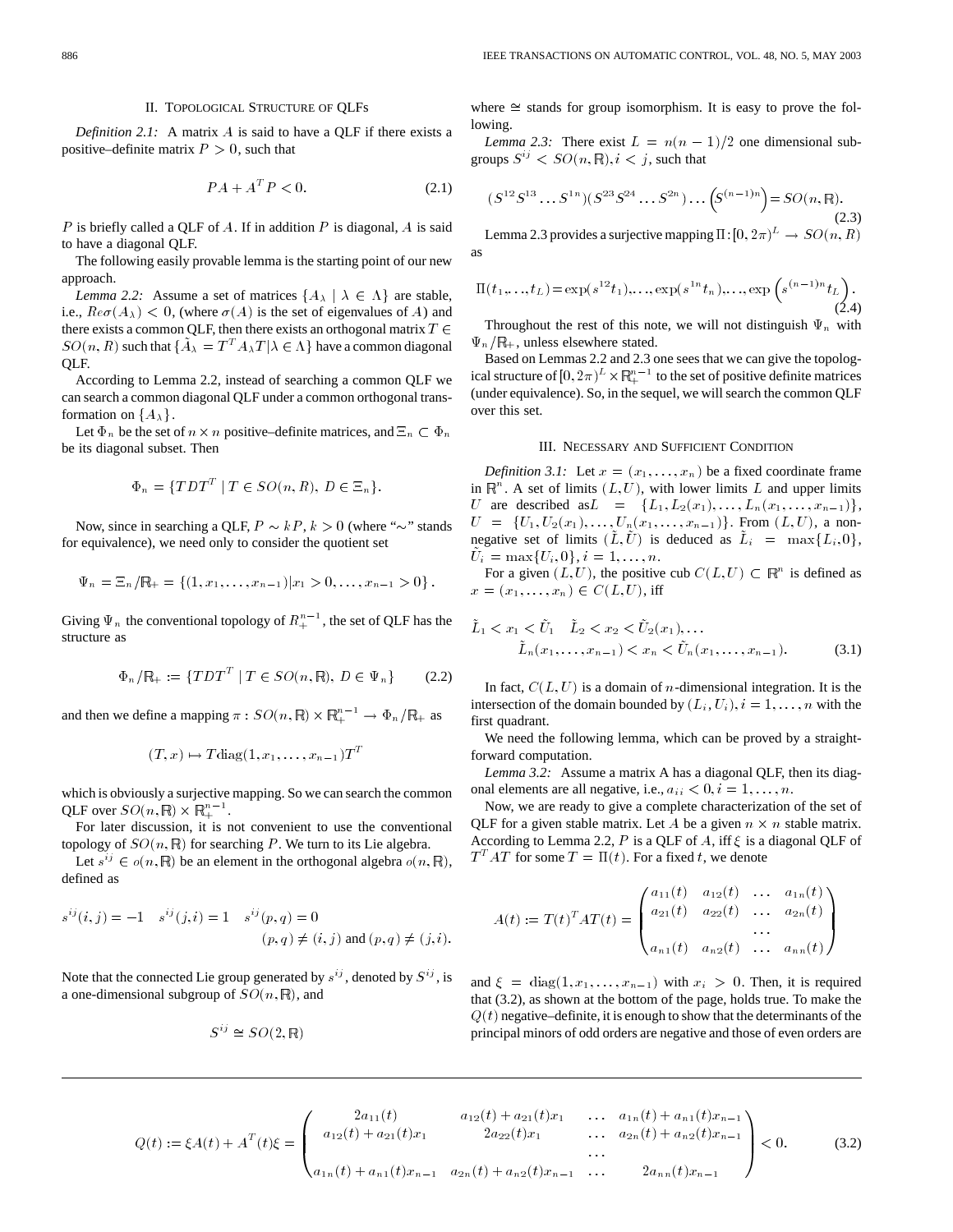positive. We show that these requirements lead to the required boundary functions.

According to Lemma 3.2,  $a_{ii}(t)$ ,  $i = 1, \ldots, n$  should be negative. Denote the kth principal minor by  $D_k$ . When  $k = 2$ , we have

$$
D_2(t,x_1)=\begin{pmatrix} 2a_{11}(t) & a_{12}(t)+a_{21}(t)x_1 \ a_{12}(t)+a_{21}(t)x_1 & 2a_{22}(t)x_1 \end{pmatrix}.
$$

Let  $\det(D2) > 0$ , we get a quadratic inequality about  $x_1$ . It is easy to see that the solution of the inequality can be expressed as

$$
L_1(t) < x_1 < U_1(t).
$$

 $L_1(t) < x_1 < U_1(t)$ .<br>Denote  $\Delta = (2a_{11}(t)a_{22}(t) - a_{12}(t)a_{21}(t))^2 - (a_{12}(t)a_{21}(t))^2$ , the boundary can be calculated as

$$
\begin{cases}\nU_1(t) = +\infty \\
L_1(t) = \frac{a_{12}^2(t)}{4a_{11}(t)a_{22}(t)}, & a_{21}(t) = 0 \\
U_1(t) = 0 & a_{21}(t) \neq 0, \quad \Delta \geq 0 \\
L_1(t) = 0 & a_{21}(t) \neq 0, \quad \Delta \geq 0 \\
U_1(t) = \frac{(2a_{11}(t)a_{22}(t) - a_{12}(t)a_{21}(t)) + \sqrt{\Delta}}{(a_{21}(t))^2} \\
L_1(t) = \frac{(2a_{11}(t)a_{22}(t) - a_{12}(t)a_{21}(t)) - \sqrt{\Delta}}{(a_{21}(t))^2}, & a_{21}(t) \neq 0, \quad \Delta > 0.\n\end{cases}
$$
\n(3.3)

Using mathematical induction, we assume there exists, for  $s \leq k - 1, U_s(t, x_1, \ldots, x_{s-1})$  and  $L_s(t, x_1, \ldots, x_{s-1})$ , such that  $\det(D_{s+1}) > 0$  for odd s or  $\det(D_{s+1}) < 0$  for eve s, iff

$$
L_s(t, x_1, \ldots, x_{s-1}) < x_s < U_s(t, x_1, \ldots, x_{s-1}).
$$

If there is some  $\alpha \leq k - 1$ , such that

$$
\{x_a \mid L_a(t, x_1, \ldots, x_{a-1}) < x_a < U_a(t, x_1, \ldots, x_{a-1})\}
$$

is an empty set, then we set  $U_s = 0$  and  $V_s = 0, s \ge \alpha$ . Otherwise, we consider  $\det(D_{k+1})$  and denote

$$
E_k = (a_{1,k+1}(t), a_{2,k+1}(t), \dots, a_{k,k+1}(t))^T
$$
  

$$
F_k = (a_{k+1,1}(t), a_{k+1,2}(t), \dots, a_{k+1,k}(t))^T.
$$

Then

$$
D_{k+1}(t, x_1, \ldots, x_k) = \begin{pmatrix} D_k(t, x_1, \ldots, x_{k-1}) & E_k + F_k x_k \\ E_k^T + F_k^T x_k & 2 a_{k+1,k+1}(t) x_k \end{pmatrix}.
$$

A computation with some skill shows that

$$
\det (D_{k+1}(t, x_1, \dots, x_k)) = \det \begin{pmatrix} D_k & E_k \\ E_k^T & 0 \end{pmatrix}
$$
\n
$$
+ 2 \det \begin{pmatrix} D_k & F_k \\ E_k^T & a_{k+1, k+1}(t) \end{pmatrix} x_k
$$
\n
$$
+ \det \begin{pmatrix} D_k & F_k \\ F_k^T & 0 \end{pmatrix} x_k^2. \tag{3.4}
$$

Denote (3.4) simply by

$$
\det(D_{k+1}) = a_k(t, x_1, \dots, x_{k-1}) x_k^2 + 2b_k(t, x_1, \dots, x_{k-1}) x_k
$$
  
+  $c_k(t, x_1, \dots, x_{k-1}).$  (3.5)

We also denote  $\Delta_k = b_k^2 - a_k c_k$ . To get the coefficients of (3.4) we use the following simple fact. Let A be an  $n \times n$  nonsingular matrix and  $b, c \in \mathbb{R}^n$ . Then

$$
\det\begin{pmatrix} A & b \\ c^T & e \end{pmatrix} = -\det(A)(c^T A^{-1}b) + e \det(A).
$$

Applying it to (3.4), a straightforward computation shows that

$$
\begin{cases}\na_k(t, x_1, \dots, x_{k-1}) = -\det(D_k) \left( F_k^T D_k^{-1} F_k \right) \\
b_k(t, x_1, \dots, x_{k-1}) = -\det(D_k) E_k^T D_k^{-1} F_k \\
\quad + \det(D_k) a_{k+1, k+1}(t) \\
c_k(t, x_1, \dots, x_{k-1}) = -\det(D_k) E_k^T D_k^{-1} E_k.\n\end{cases} \tag{3.6}
$$

Assume k is odd. Then  $\det(D_k) < 0$  and since  $D_k$  is negative definite, then  $a_k \leq 0$  and  $a_k = 0$  iff  $F_k = 0$ . Note that  $c_k = -\det(D_k) E_k^T D_k^{-1} E_k \leq 0$ , and when  $F_k = 0$ ,  $b_k = \det(D_k) a_{k+1,k+1}(t) > 0$ . Since we require  $\det(D_{k+1}) > 0$ , then the boundary functions can be expressed as

$$
\begin{cases}\nU_k(t, x_1, \dots, x_{k-1}) = +\infty \\
L_k(t, x_1, \dots, x_{k-1}) = \frac{-c_k}{2b_k}, \quad F_k = 0 \\
U_k(t, x_1, \dots, x_{k-1}) = 0 \\
L_k(t, x_1, \dots, x_{k-1}) = 0, \quad F_k \neq 0, \ \Delta_k \leq 0 \\
U_k(t, x_1, \dots, x_{k-1}) = \frac{-b_k - \sqrt{\Delta_k}}{a_k} \\
L_k(t, x_1, \dots, x_{k-1}) = \frac{-b_k + \sqrt{\Delta_k}}{a_k}, \quad F_k \neq 0, \qquad \Delta_k > 0, \tag{3.7}\n\end{cases}
$$

Assume k is even. Then  $\det(D_k) > 0$  and since  $D_k$  is negative definite, then  $a_k \ge 0$  and  $a_k = 0$  iff  $F_k = 0$ . Note that now  $c_k \ge$ 0, and when  $F_k = 0$ ,  $b_k < 0$ . Now, we require  $\det(D_{k+1}) < 0$ . Taking this into consideration, a formula can be obtained, which is very similar to (3.7), but with an opposite sign before the square roots. Then a general formula, which covers  $(3.3)$ ,  $(3.7)$ , and the case of even k, can be expressed in a unified form as

$$
\begin{cases}\nU_k(t, x_1, \dots, x_{k-1}) = +\infty \\
L_k(t, x_1, \dots, x_{k-1}) = \frac{-c_k}{2b_k}, & F_k = 0 \\
U_k(t, x_1, \dots, x_{k-1}) = 0 \\
L_k(t, x_1, \dots, x_{k-1}) = 0, & F_k \neq 0, \Delta_k \le 0 \\
U_k(t, x_1, \dots, x_{k-1}) = \frac{-b_k + (-1)^k \sqrt{\Delta_k}}{a_k} \\
L_k(t, x_1, \dots, x_{k-1}) = \frac{-b_k - (-1)^k \sqrt{\Delta_k}}{a_k}, & F_k \neq 0, \Delta_k > 0, \\
k = 1, 2, \dots, n-1.\n\end{cases}
$$
\n(3.8)

To assure  $x_i > 0$  we need only to show that  $(L_k, U_k)$  is a positive interval. We need only to prove it for the case  $\Delta_k > 0$ . Observe that for either odd k or even k we always have: 1).  $-b_k = a_k > 0$  and 2).  $a_k c_k \geq 0$ . It follows that  $(L_k, U_k) \subset \mathbb{R}_+$ .

Summarizing the aforementioned argument, we have the following. *Theorem 3.3:* Let A be a given  $n \times n$  stable matrix. Then, P is a QLF of A iff there exists a set  $t = (t_1, \ldots, t_L) \in [0, 2\pi)^L$ , a positive cube  $C_t(L, U) \subset \Phi_n$  such that

$$
P = T\xi T^T \tag{3.9}
$$

where  $\xi = \text{diag}(1, x_1, \ldots, x_{n-1}), \text{ with } (x_1, \ldots, x_{n-1}) \in$  $C_t(L, U), T = \Pi(t)$ , which is defined by (2.4). The bounds ( $L(t, x)$ ,  $U(t, x)$  are determined by (3.8).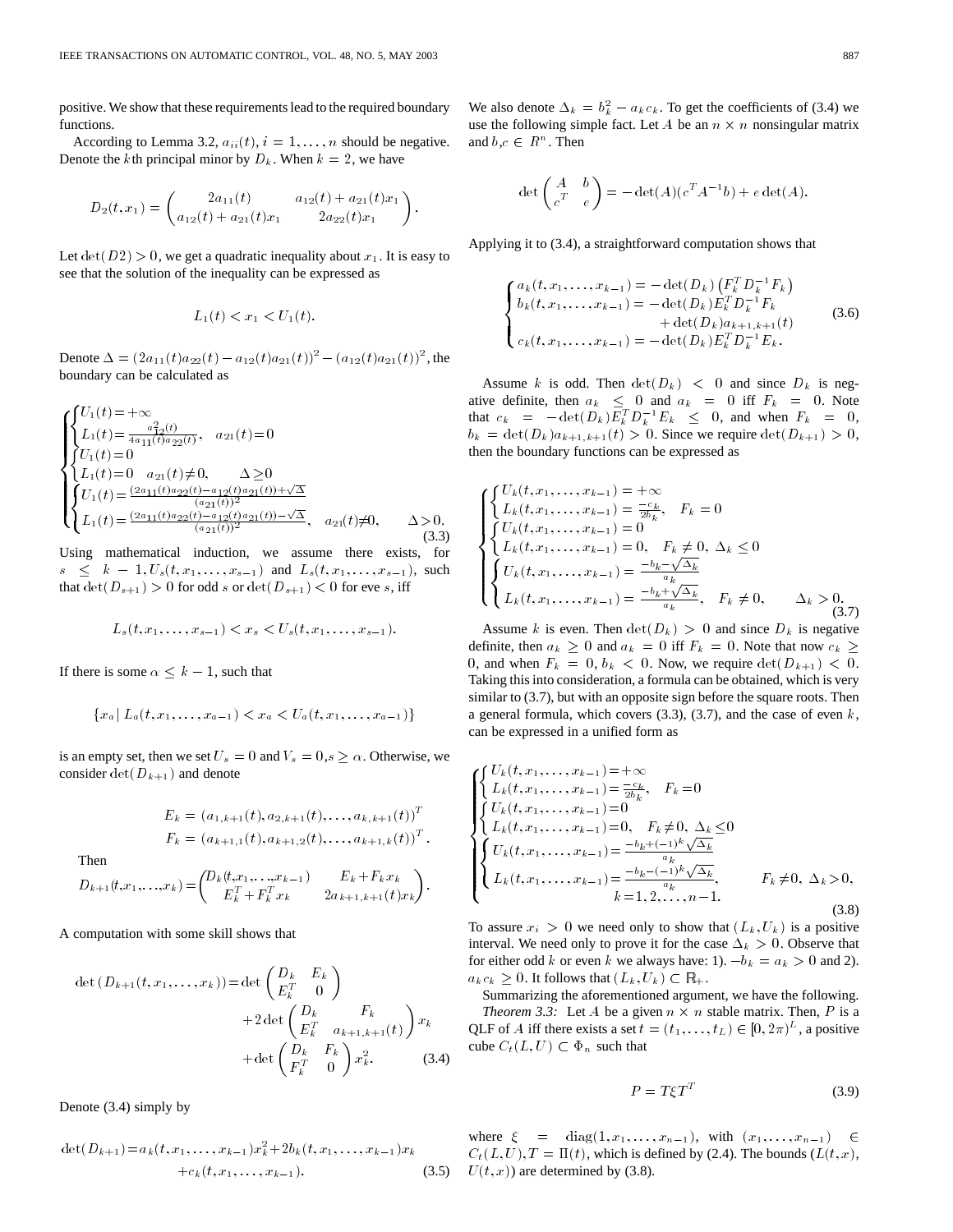Now, for a set of matrices  $\{A_1, \ldots, A_N\}$ , say the boundary functions are obtained as  $U_k^i(t, x_1, \ldots, x_{k-1})$  and  $L_k^i(t, x_1, \ldots, x_{k-1})$ , Frices  $\{A_1, \ldots, A_N\}$ , say the boundary func-<br>  $\kappa_k^i(t, x_1, \ldots, x_{k-1})$  and  $L_k^i(t, x_1, \ldots, x_{k-1})$ ,

for 
$$
i = 1, ..., N
$$
, respectively, then we can define  
\n
$$
\begin{cases}\nU_k(t, x_1, ..., x_{k-1}) = \min_{1 \le i \le N} U_k^i(t, x_i, ..., x_{k-1}) \\
L_k(t, x_1, ..., x_{k-1}) = \max_{1 \le i \le N} L_k^i(t, x_i, ..., x_{k-1}).\n\end{cases}
$$
\n(3.10)

Summarizing the aforementioned argument, one sees easily that a set of matrices  $\{A_1, \ldots, A_N\}$  have a common QLF, iff there exists a  $t \in [0, 2\pi)^L$  such that

$$
U_k(t, x_1, \dots, x_{k-1}) > x_k > L_k(t, x_1, \dots, x_{k-1}), k = 1, \dots, n-1 \tag{3.11}
$$

have a solution  $x = (x_1, \ldots, x_{n-1})$ . As a consequence, we have the following.

*Theorem 3.4:* A set of stable matrices  $\{A_1, \ldots, A_N\}$  have a common QLF, iff

$$
\int_{0}^{2\pi} dt_1 \dots \int_{0}^{2\pi} dt_L \int_{L_1(t)}^{V_1(t)} dx_1 \int_{L_2(t,x_1)}^{V_2(t,x_1)} dx_2 \dots
$$
\n
$$
V_{n-2}(t,x_1,\dots,x_{n-3}) \quad V_{n-1}(t,x_1,\dots,x_{n-2})
$$
\n
$$
\dots \int_{L_{n-2}(t,x_1,\dots,x_{n-3})}^{L_{n-2}(t,x_1,\dots,x_{n-2})} dx_{n-1} > 0 \quad (3.12)
$$

where

$$
V_k(t, x_1, \ldots, x_{k-1}) = \max \{ U_k(t, x_1, \ldots, x_{k-1}),
$$
  

$$
L_k(t, x_1, \ldots, x_{k-1}) \}, \qquad k = 1, \ldots, n-1.
$$

It is well known that [11], all the leading principal minors of a Hermitian matrix are real. A Hermitian matrix  $H$  is positive definite if and only if all its leading principal minors are positive. Using this fact, we can prove that Theorem 3.3 remains true for the set of complex matrices. It will be used in Section V.

*Corollary 3.5:* Theorem 3.3 remains true when the set of matrices are complex matrices.

#### IV. ON PLANAR SYSTEMS

For the planar case, the orthogonal transformations  $T \in SO(2, \mathbb{R})$ can be expressed as

$$
T_t = \begin{pmatrix} \cos(t) & -\sin(t) \\ \sin(t) & \cos(t) \end{pmatrix}, \qquad 0 \le t < 2\pi.
$$
 (4.1)

Consider a stable matrix  $A = \begin{pmatrix} \alpha & \beta \\ \gamma & \delta \end{pmatrix}$ . According to Lemma 2.2, we first consider when

$$
A(t) = T_t^T A T_t, \qquad 0 \le t < \pi
$$

has negative diagonal elements. Set

$$
a = \frac{\alpha + \delta}{2}
$$
,  $b = \frac{\alpha - \delta}{2}$ ,  $c = \frac{\beta + \gamma}{2}$ ,  $d = \frac{\beta - \gamma}{2}$ ,  $r = \sqrt{b^2 + c^2}$ . (4.2)

When  $r \neq 0$ , we define  $\mu \in [0, 2\pi)$  by

$$
\cos(\mu) = \frac{c}{\tau} \quad \sin(\mu) = \frac{b}{\tau}, \qquad 0 \le \mu < 2\pi.
$$

Then, we have the following. (Since space is limited, we refer to [6] for some missed less important proofs hereafter).

*Proposition 4.1:* Given a stable matrix  $A = \begin{pmatrix} \alpha & \beta \\ \gamma & \delta \end{pmatrix}$ . When  $r \geq$  $-a$ , the diagonal elements of

$$
A(t) = T_t^T A T_t, \qquad 0 \le t < \pi
$$

are negative, iff  $t$  satisfies

$$
r\left|\sin(2t+\mu)\right| < -a.\tag{4.3}
$$

Equivalently

$$
\frac{k\pi - \sin^{-1}\left(\frac{|a|}{r}\right) - \mu}{2} < t < \frac{k\pi + \sin^{-1}\left(\frac{|a|}{r}\right) - \mu}{2}, \qquad k \in \mathbb{Z}.\tag{4.4}
$$

When  $r < -a$ , the diagonal elements are always negative.

*Remark:* From the structure of  $A(t)$ , one sees easily that we do not need to consider whole  $0 \leq t < 2\pi$ . It is enough to consider the problem only for  $0 \leq t < \pi$ .

Denote by

$$
\Theta = \{ t | 0 \le t < \pi, \qquad r | \sin(2t + \mu) | < -a \} \, .
$$

Note that Proposition 4.1 provides the set of  $t$ , which assures that the rotated matrix,  $A(t)$ , has negative diagonal elements. Later on, we will prove that it is exactly the set for the corresponding rotated matrix to have diagonal QLFs.

Now, we can start to search the diagonal QLFs  $P(x) = \text{diag}(1, x)$ , where  $x > 0$ . For notational ease, let  $RS = r \sin(2t + \mu)$  and  $RC =$  $r \cos(2t + \mu)$ . Then

$$
P(x)A(t) + AT(t)P(x)
$$
  
=  $\begin{pmatrix} 2(a+RS) & (-d+RC)x+(d+RC) \\ (-d+RC)x+(d+RC) & 2(a-RS)x \end{pmatrix}$ . (4.5)

Define  $D(t, x) = det[P(x)A(t) + A^T(t)P(x)]$ . Now, finding a QLF P is equivalent to finding  $t \in \Theta$  and  $x > 0$  such that  $D(t, x) > 0$ . It is equivalent to

$$
-D(t,x) = E(t)x^{2} + 2F(t)x + G(t) < 0
$$
\n(4.6)

where  $E(t) = (RC - d)^2$ ,  $F(t) = (RC)^2 - d^2 + 2(RS)^2 - 2a^2$ ,  $G(t) = (RC + d)^2$ .

Since  $t \in \Theta$ , (4.5) is negative definite, iff there exists  $x > 0$  such that (4.6) is satisfied.

Observing (4.6), it is obvious that  $F(t) < 0$  is a necessary condition for the existence of  $x > 0$ . Fortunately, for  $t \in \Theta$  this condition can be satisfied automatically.

*Lemma 4.2:* When t satisfies (4.3), then  $F(t) = (RC)^2 - d^2 +$  $2(RS)^2 - 2a^2 < 0.$ 

Then, we can prove the following.

*Theorem 4.3:* For each  $t \in \Theta$ , there exists an open nonempty interval  $I_t = (L(t), U(t)) \subset (0, +\infty)$  such that  $P = diag(1, x)$  is a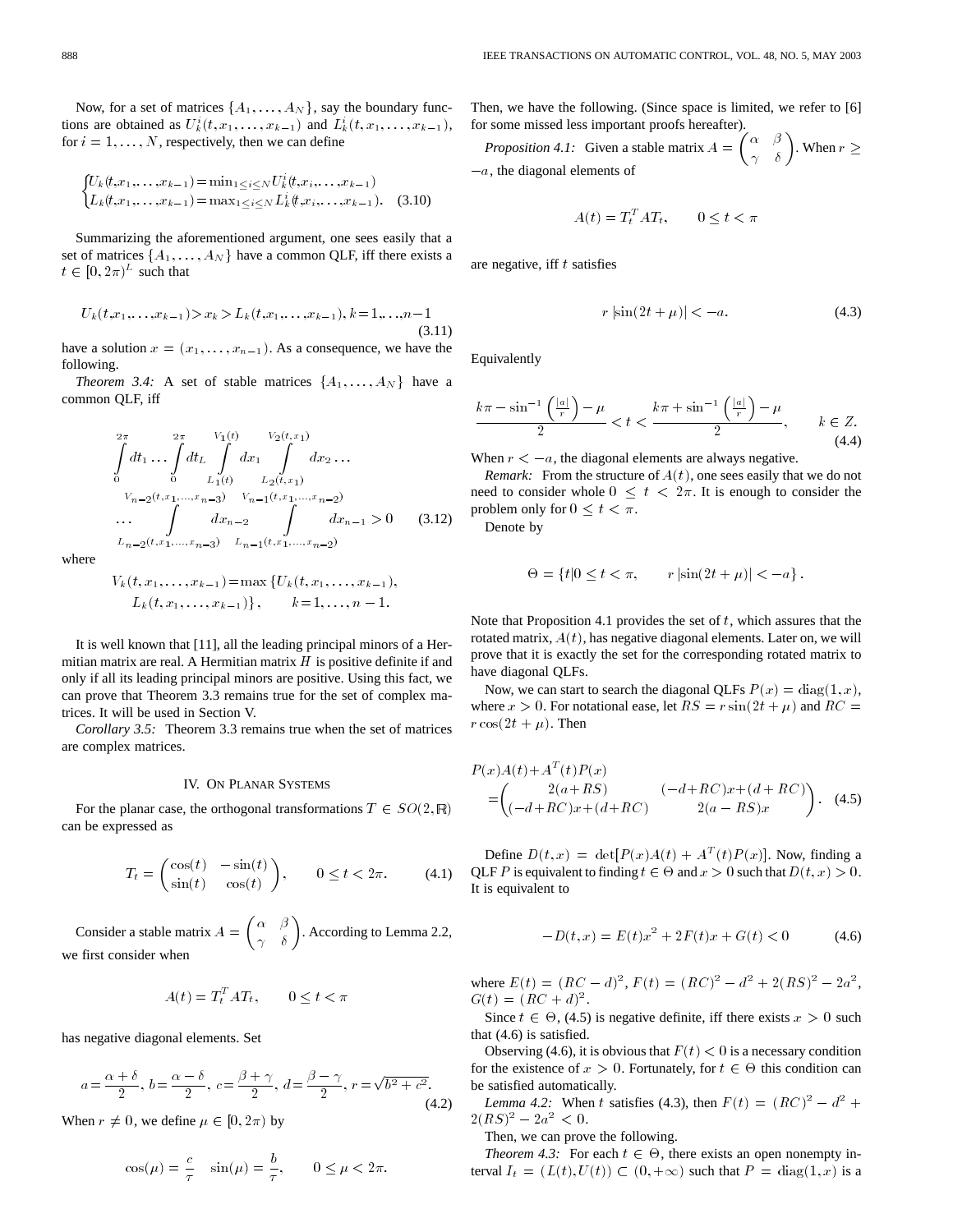diagonal QLF of  $A_t$ , iff,  $x \in I_t$ . Here,  $L(t)$  and  $U(t)$  are determined by

$$
\begin{cases} L(t) = \begin{cases} 1 + 2\left(\frac{a}{d}\right)^2 - \left(\frac{2|a|}{|d|}\right)\sqrt{\left(\frac{a}{d}\right)^2 1 + 1}, & r = 0\\ \frac{(RC+d)^2}{-2F}, & r > 0, RC = d\\ \frac{-F - \sqrt{F^2((RC)^2 - d^2)^2}}{(RC - d)^2}, & r > 0, RC \neq d \end{cases} \\ U(t) = \begin{cases} 1 + 2\left(\frac{a}{d}\right)^2 + \left(\frac{2|a|}{|d|}\right)\sqrt{\left(\frac{a}{d}\right)^2 + 1}, & r = 0\\ \frac{1}{2} + \infty, & r > 0, RC = d\\ \frac{-F + \sqrt{F^2 - ((RC)^2 - d^2)^2}}{(RC - d)^2}, & r > 0, RC \neq d \quad t \in \Theta\\ \end{cases} \tag{4.7}
$$

We can also prove the following.

*Proposition 4.4:* If  $(t, x)$  is a feasible QLF with  $t < \pi/2$ , then  $(t+\pi/2, 1/x)$  is also a feasible QLF. Conversely, if  $(t, x)$  is a feasible QLF with  $t \geq \pi/2$ , then  $(t - \pi/2,1/x)$  is also a feasible QLF.

This proposition tells us that to search the common QLFs we have only to search over [0,  $\pi/2$ ). Using a, b, c, d, and r as in above, the set  $\Theta$  can be precisely described as the follows.

Assume  $r < |a|$ , then  $\Theta = [0, \pi/2)$ . Otherwise, we first calculate  $\mu$  as

$$
\mu = \begin{cases}\n\sin^{-1}\left(\frac{|b|}{r}\right), & b \ge 0, c \ge 0 \\
\pi - \sin^{-1}\left(\frac{|b|}{r}\right), & b \ge 0, c < 0 \\
\pi + \sin^{-1}\left(\frac{|b|}{r}\right), & b < 0, c < 0 \\
2\pi - \sin^{-1}\left(\frac{|b|}{r}\right), & b < 0, c \ge 0.\n\end{cases} \tag{4.8}
$$

Then, we can get the feasible region of the rotations, which assure that the rotated  $A(t)$  has diagonal QLFs. Set

$$
\theta_1 = \sin^{-1}\left(\frac{|a|}{r}\right), \ \theta_2 = \pi - \theta_1, \ \theta_3 = \pi + \theta_1, \ \theta_4 = 2\pi - \theta_1.
$$
  
Then

$$
\Theta = \begin{cases}\n\left\{\left[0, \frac{\theta_1 - \mu}{2}\right)\right\} \cup \left\{\left(\frac{\theta_2 - \mu}{2}, \frac{\pi}{2}\right)\right\}, \ \mu < \theta_1 \\
\left\{\left(\frac{\theta_2 - \mu}{2}, \frac{\theta_3 - \mu}{2}\right)\right\}, \ \theta_1 \le \mu < \theta_2 \\
\left\{\left[0, \frac{\theta_3 - \mu}{2}\right)\right\} \cup \left\{\left(\frac{\theta_4 - \mu}{2}, \frac{\pi}{2}\right)\right\}, \ \theta_2 \mu < \theta_3 \\
\left\{\left(\frac{\theta_4 - \mu}{2}, \frac{2\pi + \theta_1 - \mu}{2}\right)\right\}, \ \theta_3 \le \mu < \theta_4 \\
\left\{\left[0, \frac{2\pi + \theta_1 - \mu}{2}\right)\right\} \cup \left\{\left(\frac{2\pi + \theta_2 - \mu}{2}, \frac{\pi}{2}\right)\right\}, \ \theta_4 \le \mu < 2\pi.\n\end{cases} \tag{4.9}
$$

Using  $(4.9)$ , we can construct the feasible set of t for each matrix, as  $\Theta_k$ . Moreover, over each  $\Theta_k$  the boundary functions  $L_k(t)$  and  $U_k(t)$ as in (4.7) are defined. Then, we construct the common feasible set as

$$
\Theta = \cap_{k=1}^N \Theta_k \subset \left[0,\frac{\pi}{2}\right).
$$

We know that it consists of only finite intervals. Then, define

$$
L(t) = \max_{1 \le k \le N} L_k(t) \quad U(t) = \min_{1 \le k \le N} U_k(t)
$$
  

$$
V(t) = \max \{ U(t), L(t) \}, \qquad t \in \Theta.
$$

Summarizing the previous argument, we have the following.

*Theorem 4.5:* The set of stable  $2 \times 2$  matrices  $\{A_1, A_2, \ldots, A_N\}$ share a common QLF, iff

$$
\int_{t \in \Theta} \left( V(t) - L(t) \right) dt > 0. \tag{4.10}
$$



Fig. 1. Set of common QLF for  $A$ ,  $B$ , and  $C$ .

*Example 4.6:* Consider three matrices

$$
A = \begin{pmatrix} -4 & -1 \\ 2 & 0.1 \end{pmatrix} \quad B = \begin{pmatrix} -2 & 3 \\ 1 & -2 \end{pmatrix} \quad C = \begin{pmatrix} -5 & 2 \\ 3 & -2 \end{pmatrix}.
$$
\n(4.11)

We skip the tedious elementary computation and give the domains of  $A(t)$ ,  $B(t)$ , and  $C(t)$ , respectively, as

$$
\Theta_A = (0.0764, 1.2552) \quad \Theta_B = [0, \pi/2) \quad \Theta_C = [0, \pi/2).
$$

So

$$
\Theta = \Theta_A \cap \Theta_B \cap \Theta_C = (0.0764, 1.2552).
$$

It is easy to calculate the integration as

$$
\int_{t \in \Theta} (V(t) - L(t)) dt = 0.2524 > 0.
$$

So  $A$ ,  $B$ , and  $C$  share a common QLF. Fig. 1 shows  $V(t)$  (above curve),  $L(t)$  (below curve), and the set of common QLFs.

From Fig. 1, it is easy to find out a common QLF. Say,  $(t, x)$  =  $(0.3\pi, 0.5)$  is obviously in the feasible region. Hence, we can choose

$$
P = \begin{pmatrix} \cos(0.3\pi) & -\sin(0.3\pi) \\ \sin(0.3\pi) & \cos(0.3\pi) \end{pmatrix} \begin{pmatrix} 1 & 0 \\ 0 & 0.5 \end{pmatrix}
$$

$$
\times \begin{pmatrix} \cos(0.3\pi) & \sin(0.3\pi) \\ -\sin(0.3\pi) & \cos(0.3\pi) \end{pmatrix}
$$

$$
= \begin{pmatrix} 0.6727 & 0.2378 \\ 0.2378 & 0.8273 \end{pmatrix}.
$$

 $\Box$ 

# V. SYSTEMS OF SAME BLOCK UPPER TRIANGULAR FORM

In this section, we show that when a set of matrices have the same block upper-triangular form, the complexity of the searching common QLF will be reduced tremendously. The main result is the following.

*Theorem 5.1:* Assume a finite set of block triangular (complex) matrices with same diagonal block structure as

$$
A^{i} = \begin{pmatrix} A_{11}^{i} & A_{12}^{i} & \dots & A_{1n}^{i} \\ 0 & A_{22}^{i} & \dots & A_{2n}^{i} \\ & \dots & & \\ 0 & 0 & \dots & A_{nn} \end{pmatrix}, \qquad i = 1, \dots, N \qquad (5.1)
$$